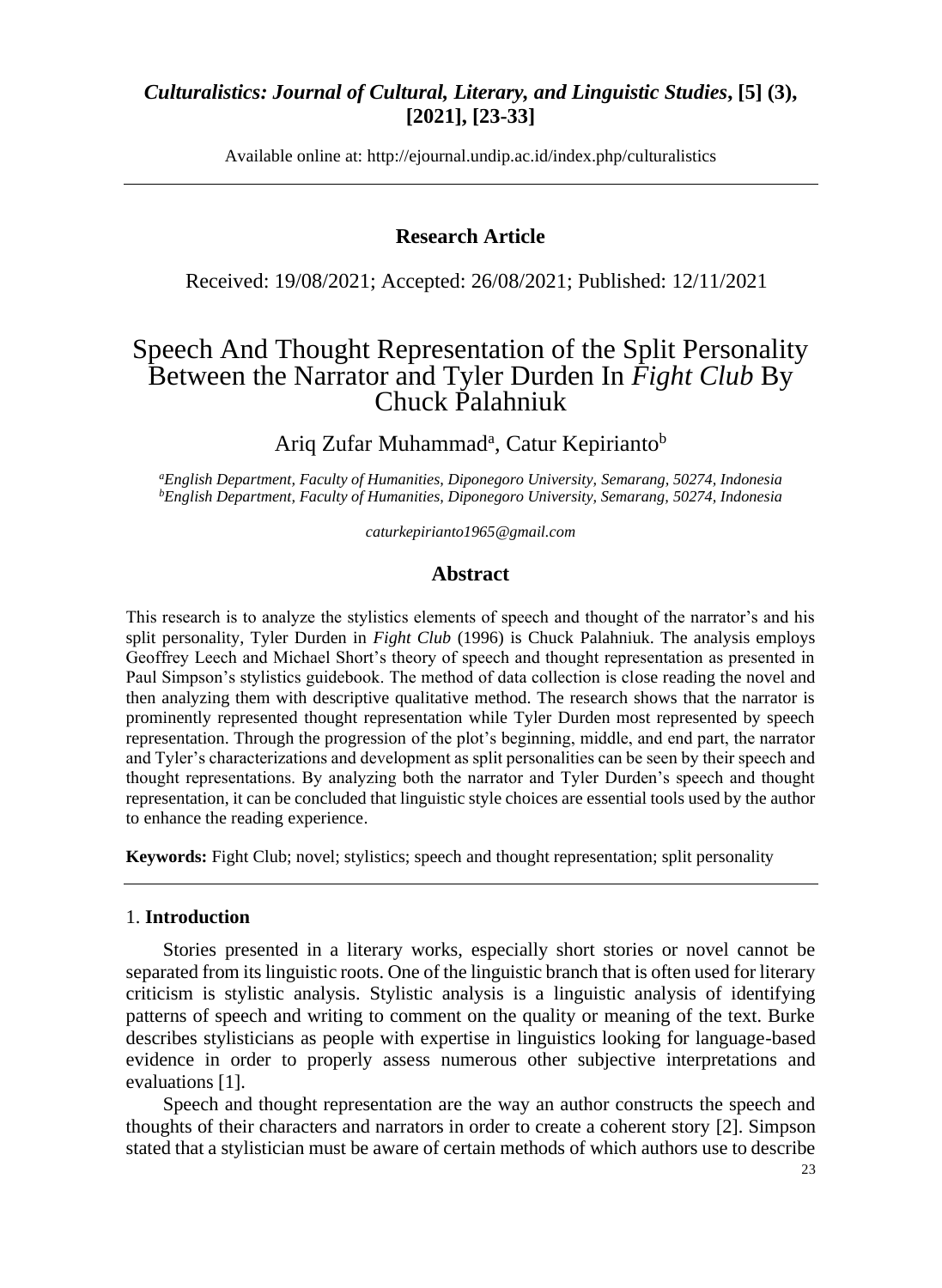Available online at: [http://ejournal.undip.ac.id/index.php/c](http://ejournal.undip.ac.id/index.php/)ulturalistics

the speech and thought of other people in their stories. This awareness can produce a new and interesting way to look at a literary text such in a linguistic perspective [2].

*Fight Club* is an American novel published by Chuck Palahniuk in 1996. It tells a story about an insomniac man who is burned out by the society's monotonous consumerism lifestyle. However, his worldview is challenged when he meets Tyler Durden, a wild but charismatic man with no regards to the rules of society. Together, they start their own 'fight club' where people can come and fight each other in order to let themselves loose. However, it is revealed at the end of the story that the narrator and Tyler Durden are actually split personalities, and the narrator must stop himself from destroying his society.

'Split personality disorder' is a popular term for Dissociative Identity Disorder (DID). DID is a mental disorder where a person has more than one distinct personality [3]. Changes caused by DID can completely revamp how someone sees their personal traits such as name, age, gender, and even memories [3]. The exact cause of DID is not yet fully confirmed, but it has often manifested due to the patient's trauma, especially in childhood, as a way cope from painful experience [3]. Other symptoms of DID can include anxiety, delusion, amnesia, losing sense of time, sleep disturbance, and out-of-body experiences [3]. This condition can severely hinder the patient's daily life and even lead to suicide [3].

This research is analyzing the narrator and Tyler Durden's speech and thought representations and how their way of speaking and thinking links to the fact that they are split personalities of each other. The research is only focusing on the original novel text of *Fight Club* by Chuck Palahniuk. The speech and thought representation model used in this research comes from Leech and Short's model as presented in Paul Simpson's handbook, *Stylistics* (2004) [2].

#### **2. Methods**

The research would be a descriptive analysis that aims to examine the speech and thought representation of two characters in *Fight Club* (1996). The current research would be done as a library research by utilizing various scholarly references to aid the analysis of the novel.

The research would mainly use a qualitative research method. Qualitative research method is a type of social science research that focuses on interpretation and meaning of non-numerical data rather than numerical ones [4]. Qualitative method can be used as a better indicator of certain people's beliefs, experiences, attitudes, behavior, and interactions through a certain science's perspectives [5].

The primary data of this analysis would be the instances of speech and thought representation of the narrator and Tyler Durden from certain chapters in the novel. The purposive sampling technique would be used in collecting the data. Purposive sample is a non-probability sample that is deliberately selected based on certain characteristics of the population and the objective of the current study [6].

The data collection would be done by using close reading method. Boyles and Scherer define close reading as the thoughtful and disciplined process of reading in order to uncover meanings contained inside a text that would lead to a better comprehension and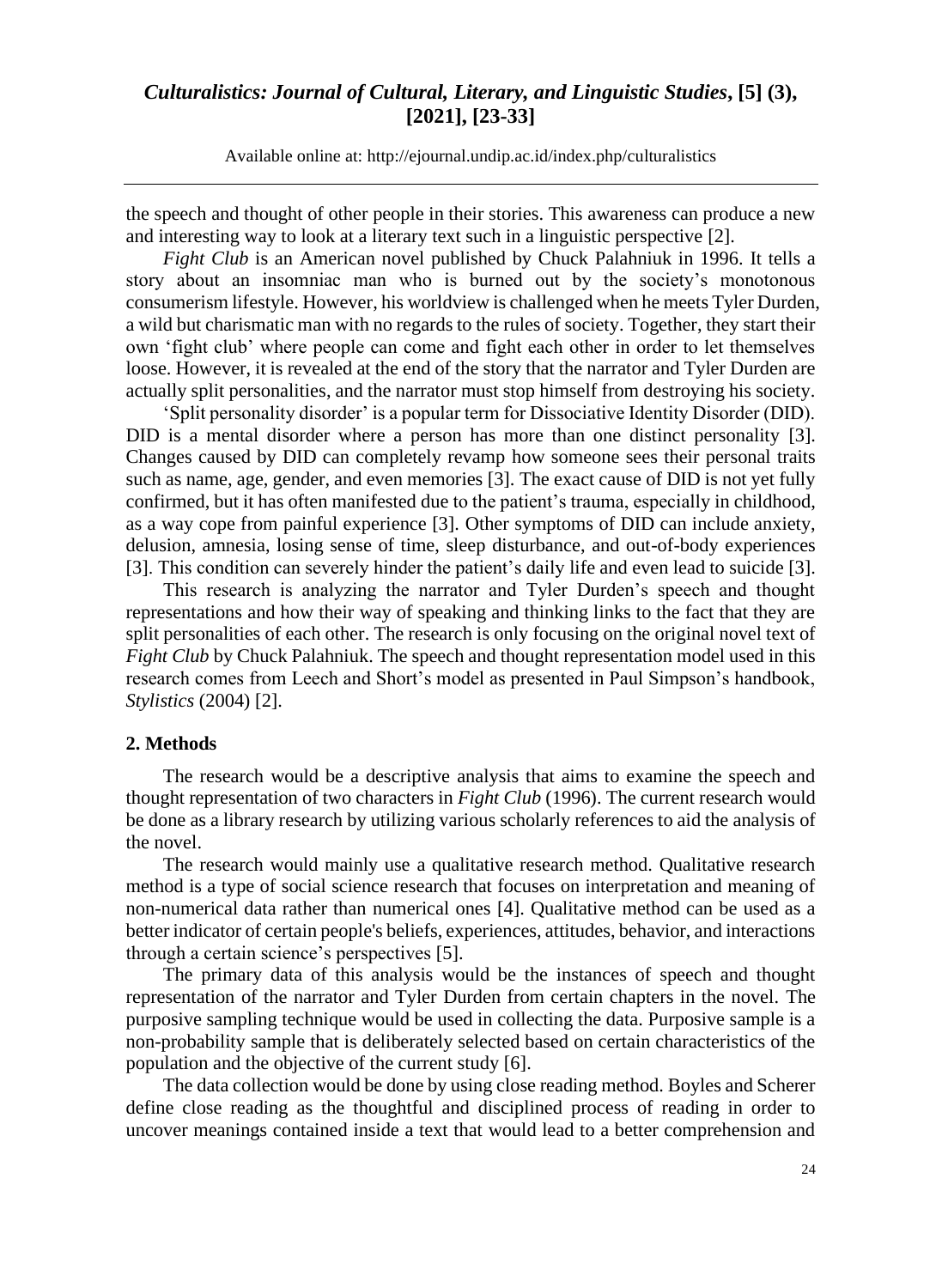Available online at: [http://ejournal.undip.ac.id/index.php/c](http://ejournal.undip.ac.id/index.php/)ulturalistics

interpretation of a literary text [7]. The method of qualitative analysis would be an inferential methodology. The current study uses inductive inferential approach, which involves making broad generalizations from specific observations [8].

#### **3. Result and Discussion**

#### *3.1 The Narrator and Tyler Durden's Speech and Thought Representation*

Simpson (2004:30-33) classifies speech and thought representation into five categories each [6]. Speech representation consists of Direct Speech (DS), Indirect Speech (IS), Free Direct Speech (FDS), Free Indirect Speech (FIS), and Narrative Report of Speech Act (NRSA). Similarly thought representation consists of Direct Thought (DT), Indirect Thought (IT), Free Direct Thought (FDT), Free Indirect Thought (FIT), and Narrative Report of Thought Act (NRTA) [2].

Below are the tables for the frequency of the narrator and Tyler Durden's speech and thought representation. Two chapters are taken as a representative of each stage of the story, namely Chapter 3 and 5 for the Beginning part, Chapter 7 and 12 for the middle part, and Chapter 19 and 25 for the end part.

| <b>Speech Representation</b> |                  |                   | <b>Thought Representation</b> |                  |            |
|------------------------------|------------------|-------------------|-------------------------------|------------------|------------|
| <b>Type</b>                  | <b>Frequency</b> | <b>Percentage</b> | <b>Type</b>                   | <b>Frequency</b> | Percentage |
| DS                           | $\bf{0}$         | $0\%$             | DT                            | 0                | $0\%$      |
| IS                           | 16               | 20.78%            | TТ                            | 17               | 15.89%     |
| <b>FDS</b>                   | 58               | 75.32%            | <b>FDT</b>                    | 90               | 84.11%     |
| <b>FIS</b>                   | 0                | $\mathbf 0$       | <b>FIT</b>                    | 0                | $0\%$      |
| <b>NRSA</b>                  | 3                | $3.9\%$           | <b>NRTA</b>                   | 0                | $0\%$      |
| <b>Total</b>                 | 77               | 100%              | <b>Total</b>                  | 107              | 100%       |

**Table 1**. Frequency of the Narrator's Speech and Thought Representation

From the table, it is seen that the narrator has more thought representation than speech representation. The narrator's speech consists of 75.32% Free Direct Speech (FDS), 20.78% Indirect Speech (IS), and 3.9% Narrative Report of Speech Acts (NRSA). It is determined that FDS is the narrator's most prominent speech type. Meanwhile, the narrator's Free Direct Thought (FDT) is the most prominent type of thought representation, taking upwards of 84.11% of his overall thought representation. The only other thought representation type that the author has is Indirect Thought (IT), taking up only 15.89% of his overall thought representation,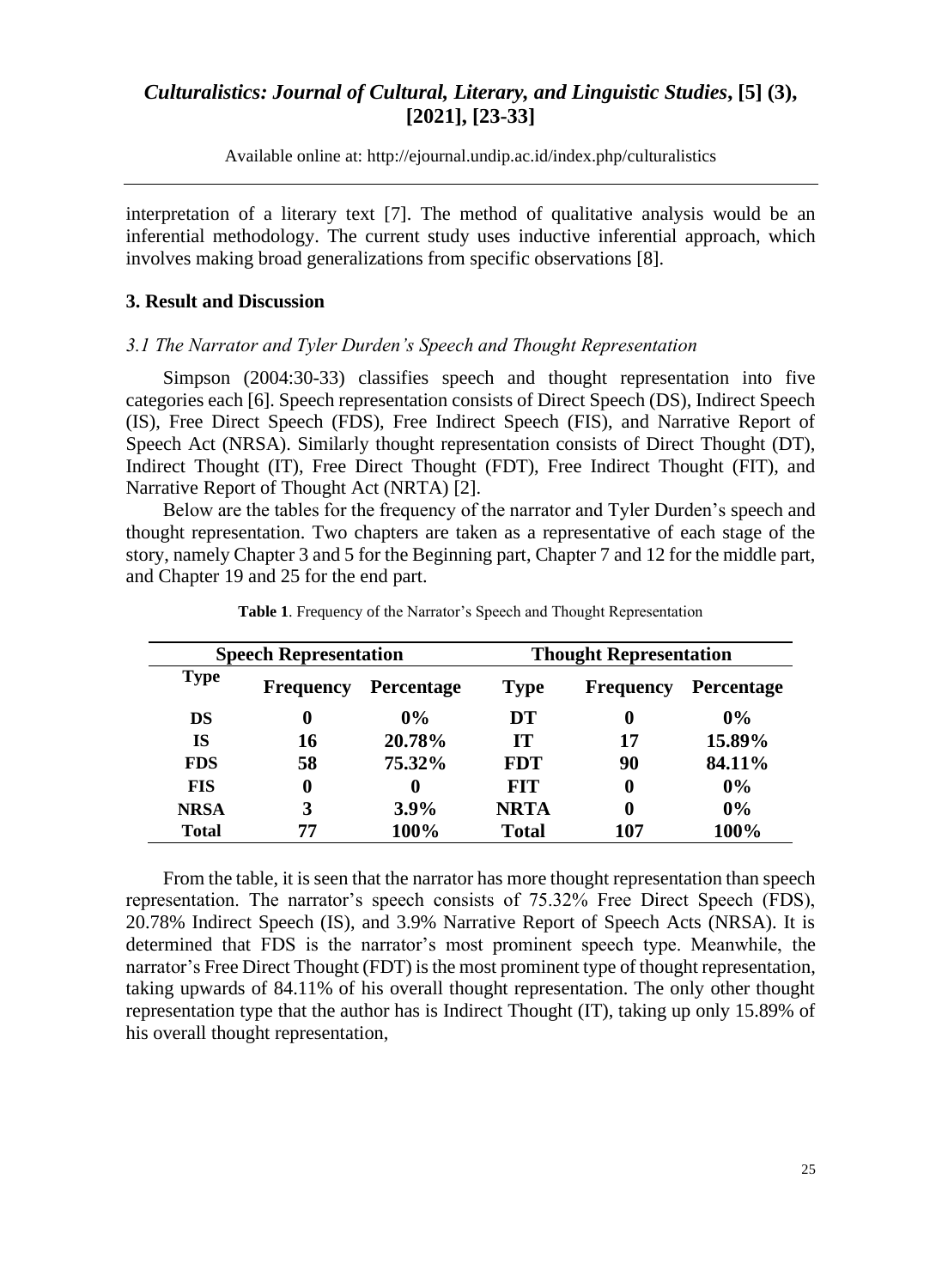| <b>Speech Representation</b> |                  |                   | <b>Thought Representation</b> |                  |                   |
|------------------------------|------------------|-------------------|-------------------------------|------------------|-------------------|
| <b>Type</b>                  | <b>Frequency</b> | <b>Percentage</b> | <b>Type</b>                   | <b>Frequency</b> | <b>Percentage</b> |
| <b>DS</b>                    | 88               | 53.01%            | DT                            | 0                | $0\%$             |
| IS                           | 17               | 10.24%            | <b>IT</b>                     | 1                | 33.33%            |
| <b>FDS</b>                   | 49               | 29.52%            | <b>FDT</b>                    | $\bf{0}$         | $0\%$             |
| <b>FIS</b>                   | 5                | $3.01\%$          | <b>FIT</b>                    | 2                | 66.67%            |
| <b>NRSA</b>                  | 7                | $4.22\%$          | <b>NRTA</b>                   | 0                | $0\%$             |
| <b>Total</b>                 | 166              | 100%              | <b>Total</b>                  | 3                | 100%              |

Available online at: [http://ejournal.undip.ac.id/index.php/c](http://ejournal.undip.ac.id/index.php/)ulturalistics

From the table, Tyler Durden's speech representation heavily outweigh his thought representation. Tyler has a variety of speech representation, with the most prominent being Direct Speech (DS) that takes up 53.01% of his overall speech representation. His other speech representations consist of 10.24% Indirect Speech (IS), 29.52% Free Direct Speech (FDS), 3.01% Free Indirect Speech, and 4.22% Narrative Report of Speech (NRSA). Meanwhile, Tyler's thought representation is almost non-existent, with only 3 instances total. Two types of his thought representation are 33.33% Indirect Thought and 66.67% Free Indirect Thought (FIT).

### **Table 2.** Frequency of Tyler Durden's Speech and Thought Representation

#### *3.2 Comparison and Connection of Speech and Thought Representation*

To draw the connection of their characters as split personalities, this part would examine their interactions in the novel and how their speech and thought styles clash with one another. This part will analyze them from Beginning, Middle, and End part of the plot.

### 3.2.1 Chapter 3

Before delving into the beginning stage of the plot, it is important to consider the nature of *Fight Club'*s first-person narrative. The narrator of *Fight Club* is also a character in the story. The readers are essentially seeing inside the narrator's mind to see the events of the story through his perspective, hence why the narrator is mostly represented by thought. In Chapter 3, the narrator is depicted as someone who is lonely, bored, and depressed using his thought representation.

Life insurance pays off triple if you die on a business trip. I **prayed** for wind shear effect. I **prayed** for pelicans sucked into the turbines and loose bolts and ice on the wings. … Every takeoff and landing, when the plane banked too much to one side, **I prayed** for a crash. [9] (Palahniuk, 1996:14)

The above excerpt from Chapter 3 shows the narrator's FDT thought representation as he boards a plane for his business trip. According to Simpson, FDT is characterized by the lack of reporting clause as well as quotation marks, giving the impression that the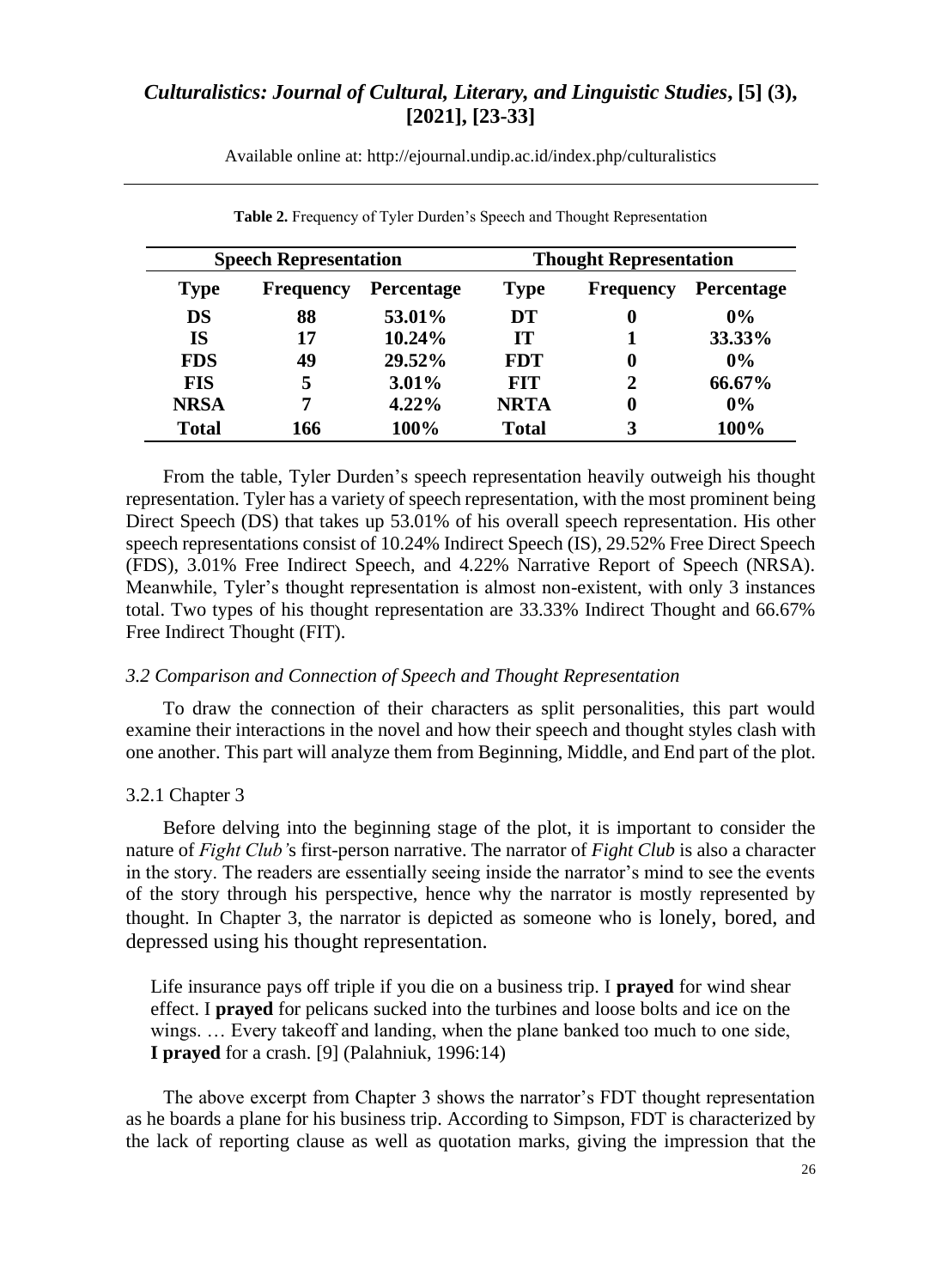Available online at: [http://ejournal.undip.ac.id/index.php/c](http://ejournal.undip.ac.id/index.php/)ulturalistics

character is expressing their thoughts freely without authorial interference [2]. This is almost like the narrator is only spacing out and spilling his suicidal thoughts to the readers, or rather, he is letting the readers to get inside his mind.

After he landed, the narrator goes to a nude beach to relax. This is where he first meets Tyler Durden.

With a stick, Tyler drew a straight line in the sand several feet away. Tyler went back to straighten the log by stamping sand around its base. I was the only person watching this. Tyler **called over**, "Do you know what time it is?" I always wear a watch. "Do you know what time it is?" I asked, where? "Right here," Tyler **said**. "Right now." [9] (Palahniuk, 1996:19)

From the above example, the narrator's speech and thought representation is consisted of FDT and FDS. After a narration detailing what Tyler is doing, the first FDT is "I was the only person watching this". The thought is presented as is without the usage of reporting cues like 'think' or 'wonder'. Tyler then starts his first speech in the novel with DS. 'Tyler' is the subject, 'called over' is the cue, and "Do you know what time it is?" is the utterance. The narrator replies with an FDT again, thinking that he knows what time it is. Tyler asks one more time, this time using FDS with no subject or reporting cue, simply asking "Do you know what time it is?". The narrator then replies with FDS, as he has the subject ('I') and a cue ('asked') but the utterance itself ('where') lacks a quotation mark, Tyler then answers again with DS *('Right here," Tyler said,),* followed by FDS ('Right now').

Tyler's different way of speaking is immediately noticeable when put side by side with the narrator's speech. The narrator's speech is almost like a mumble when compared to Tyler's speech. This difference serves as a subtle hint to Tyler's identity as the narrator's split personality. Split personalities often manifest as an identity far different from the original one, including different way of speaking [3]. From this chapter's first meeting, we can infer that Tyler Durden is confident, strong, and free, unlike the narrator

#### 3.2.2 Chapter 5

Chapter 5 is where the narrator's characterization starts to change. In this chapter, the narrator and Tyler Durden have been acquainted. When the narrator's apartment room blew up, he called Tyler to let him stay in his home. Tyler obliges only if the narrator first punch him really hard. The narrator and Tyler headed to the parking lot of a bar to fight.

So we went outside, and I **asked** if Tyler wanted it in the face or in the stomach. Tyler said, "Surprise me."

I **said** I had never hit anybody.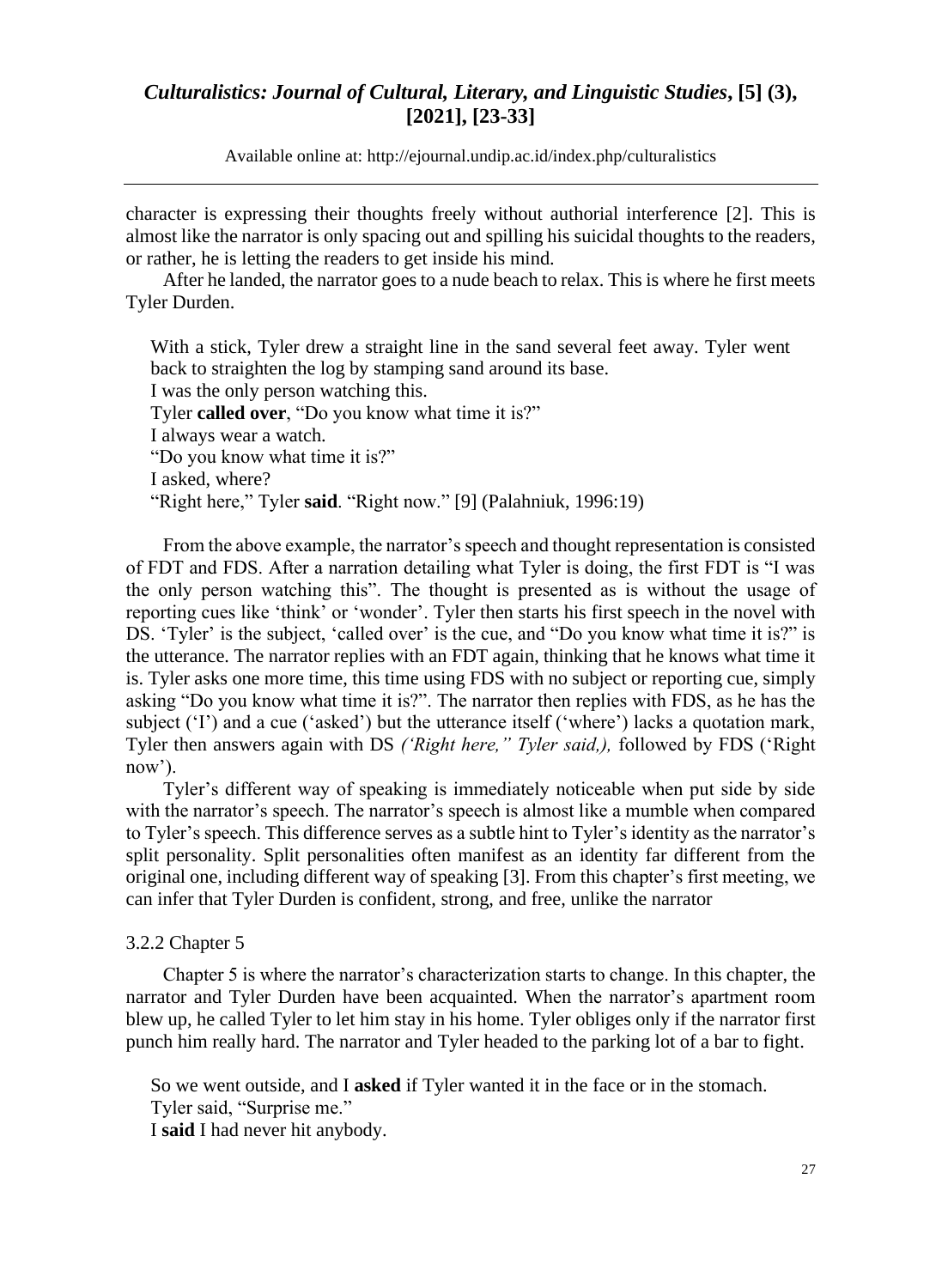Available online at: [http://ejournal.undip.ac.id/index.php/c](http://ejournal.undip.ac.id/index.php/)ulturalistics

Tyler said, "So go crazy, man." [9] (Palahniuk, 1996:35)

The above excerpt shows the narrator is talking to Tyler in a parking lot before they decide to fight. Each of their manner of speaking show the difference between the narrator's meeker personality and Tyler's confidence. The narrator is showing hesitation to hit Tyler while Tyler is confidently urging him to fight. After their fight, they lie down and talk about their pasts.

Lying on our backs in the parking lot, staring up at the one star that came through the streetlights, I **asked** Tyler what he'd been fighting. Tyler **said**, his father." [9] (Palahniuk, 1996:35-36)

The above example shows both characters using IS. The source of Tyler's frustration is his father. This is a subtle clue to their true nature as split personalities often come from childhood neglect or trauma [3]. Chapter 5 is also where the titular 'fight club' is founded. In the club, Tyler has a commanding presence while the narrator is only watching from the sideline.

Tyler gets under the one light in the middle of the black concrete basement and he can see that light flickering back out of the dark in a hundred pairs of eyes. First thing Tyler **yells** is, "The first rule about fight club is you don't talk about fight club. [9] (Palahniuk, 1996:33)

Tyler uses DS to explain the rules of fight club to a room full of men. The DS formula of  $(S +$  reporting cue + "utterance") is used when Tyler explains the first rule. The usage of the reporting clause "yell" indicates a stronger intensity of speech than the previous example of "say". The utterance ('you don't talk about fight club') shows the importance of keeping its secret, and Tyler has enough charisma convince his audience.

Inside this fight club is where the narrator is slowly shifting his characterization. He is slowly changing from a regular meek employee into a violent fighter.

Most guys are at fight club because of something they're too scared to fight. After a few fights, you're afraid a lot less. [9] (Palahniuk, 1996:36)

The above excerpt shows his thought representation in the form of FDT. His thought is just presented as is without any subject or reporting clause. He expresses in his mind that after some fighting experiences, he feels less scared to hurt someone else.

### 3.2.3 Chapter 7

The middle part of the story comes as the narrator is getting used to his new lifestyle when living with Tyler Durden. The narrator cares less about his old boring corporate lifestyle. The narrator wonders if he is closer to becoming a man like Tyler. Tyler remarks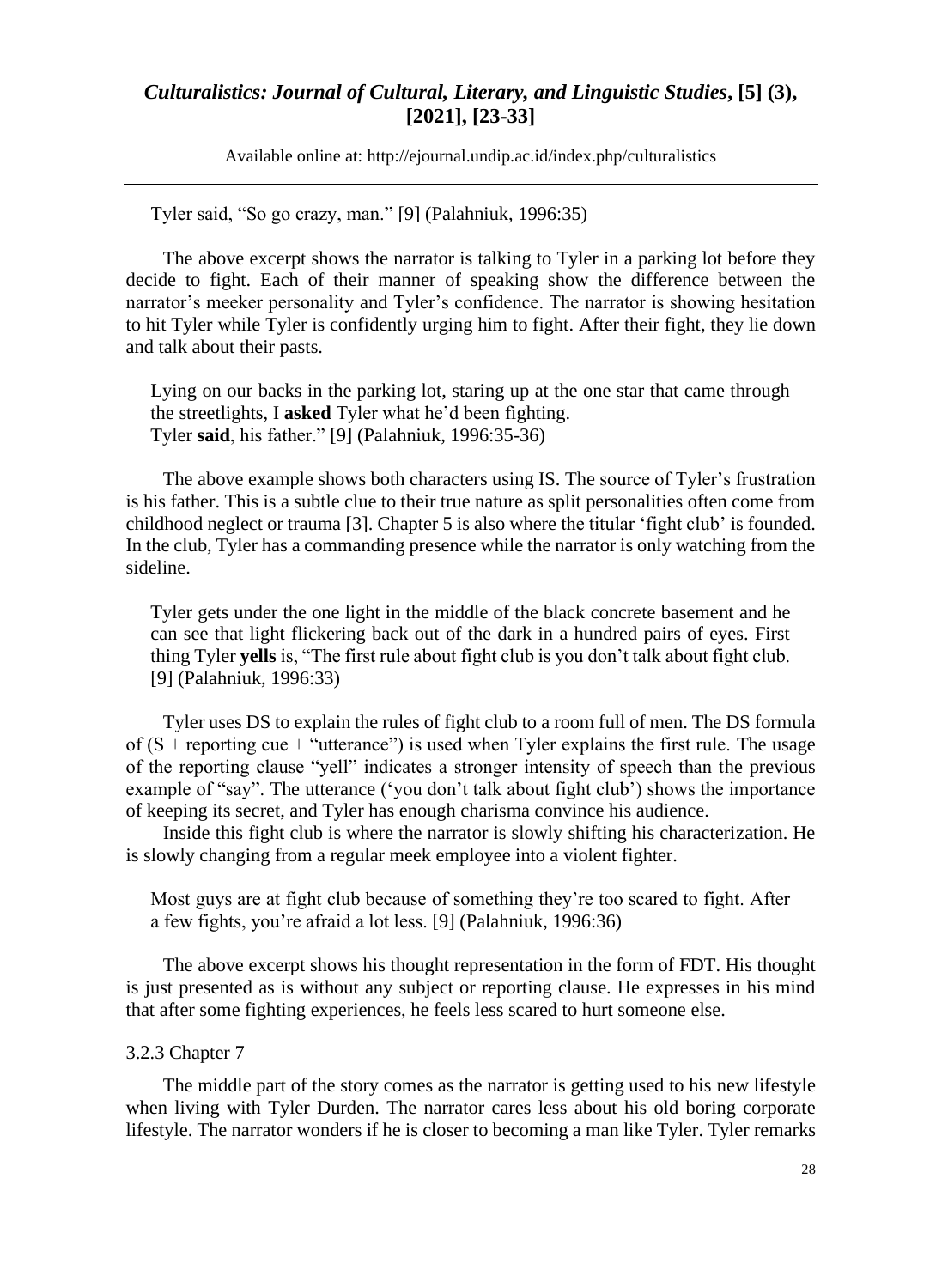Available online at: [http://ejournal.undip.ac.id/index.php/c](http://ejournal.undip.ac.id/index.php/)ulturalistics

that he still has a long way to go, and burns the narrator's hand to show their difference of mindset.

"Come back to the pain," Tyler says. This is the kind of guided meditation they use at support groups. Don't even think of the word pain. Guided meditation works for cancer, it can work for this. "Look at your hand," Tyler says. Don't look at your hand. Don't think of the word searing or flesh or tissue or charred. [9] (Palahniuk, 1996:47)

The narrator and Tyler's representation are in a direct contrast here. All of the Tyler's above speech are DS. The narrator tries to combat it by using his thoughts. His meditation technique is shown by rapid instances of FDT, where he tells himself to 'don't think' about the pain. His mind is free flowing without the usage of subjects and reporting cues for his thought.

However, with the pain from the chemical burn, Tyler is talking his way into the narrator's mind and feeding him dark thoughts until he adopts the same mindset. By the end of the burning, the narrator finally gives in to Tyler's speech. For the second time readers, they will get the idea that the narrator is pouring burning chemicals to himself, and his exchange with Tyler is actually him wrestling with himself. This is an example of how a split personality can hurt the original personality, both physically and mentally [3].

#### 3.2.4 Chapter 12

This chapter explains that Tyler and the narrator have been doing terrible things in their jobs. In this chapter, they are trying to quit their jobs but demanding to still be paid, leveraging their boss with their company reputation.

In the first thirty seconds, I told how I'd been peeing into soup, farting on creme brulees, sneezing on braised endive, and now I wanted the hotel to send me a check every week equivalent to my average week's pay plus tips. [9] (Palahniuk, 1996:75)

The above excerpt shows the narrator's speech to the hotel manager. It is prosented as IT, with Subject ('I'), reporting cue ('told'), and the backshifted utterance detailing his misdeed during his time in the hotel.

### Tyler's **words coming out** of my mouth.

And I used to be such a nice person. [9] (Palahniuk, 1996:75)

The above instances are the narrator's NRSA and FDT respectively. The first example is an NRSA with the reporting cue ('coming out of') and the subject is ('Tyler's words').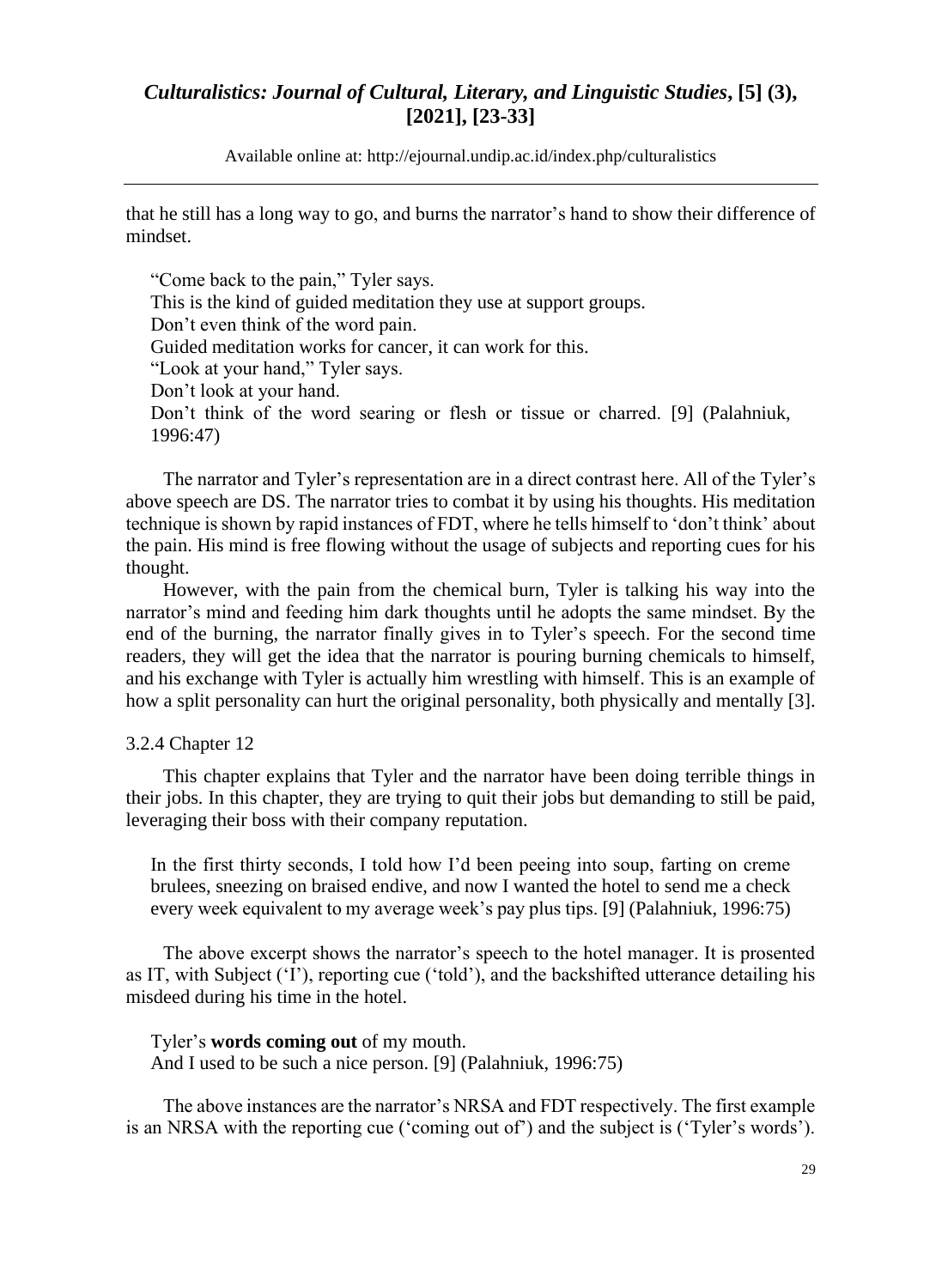Available online at: [http://ejournal.undip.ac.id/index.php/c](http://ejournal.undip.ac.id/index.php/)ulturalistics

It details how the narrator is spouting the same horrible things Tyler has said. It is followed by a freest form of FDT, as the narrator laments on how his attitude has changed. However, the most interesting part of the chapter comes later, when the narrator suddenly starts punching himself.

The monster crawls across the carpet, hot and picking up the lint and dust sticking to the blood on its claws. And it crawls close enough to grab the manager of the Pressman Hotel around his pinstriped ankle and **say** it. Money. And I **giggle**, again. And **please** don't hit me, again. Please. Say it. Please comes out in a bubble of blood. [9] (Palahniuk, 1996:77)

The above excerpt shows the narrator hurting himself and claiming that he is being dragged by a 'monster'. The narrator seems to lose control, as speech becomes borderline incomprehensible. The narrator describes the 'monster' with the reporting cue 'say', indicating a FDS because of the lack of subject. The utterance itself ('Money') is directed towards the manager as a means to threaten him. However, the next speech ('And please don't hit me, again.', 'Please', 'Say it') is quite unclear as to who it is addressed to. For second-time readers, it is clear that the 'monster' is Tyler trying to come out.

3.2.4 Chapter 19

Chapter 19 contains the reveal of the narrator and Tyler's true nature, The sleepless narrator is alone in a hotel room wondering about Tyler and his situation. When he is about to fall asleep, Tyler shows up out of nowhere in his bed to tell him everything.

Tyler **said**. "We're not two separate men. Long story short, when you're awake, you have the control, and you can call yourself anything you want, but the second you fall asleep, I take over, and you become Tyler Durden." But we fought, I **say**. The night we invented fight club. "You weren't really fighting me," Tyler **says**. "You said so yourself. You were fighting everything you hate in your life." But I can see you.

"You're asleep." [9] (Palahniuk, 1996:114)

The above excerpt finally puts things into perspective for first time readers. The two sides of the same person finally on the same page. Every interaction leading up to that moment changes dramatically. It is not the story of how the narrator is manipulated by another person better than him. It is the story of the narrator slowly losing his sanity.

"No," Tyler says, still holding my hand, "I wouldn't be here in the first place if you didn't want me. I'll still live my life while you're asleep, but if you fuck with me, if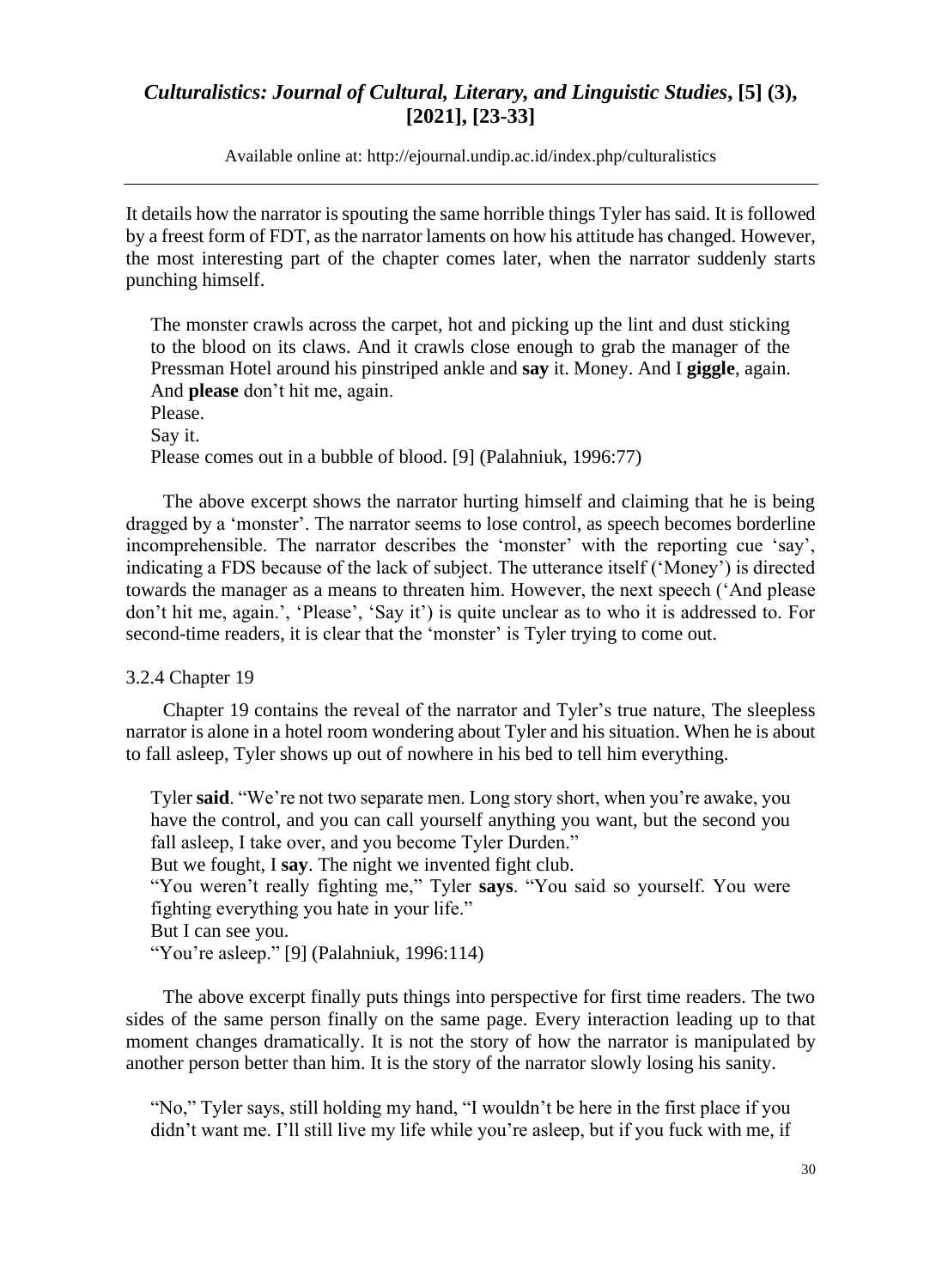Available online at: [http://ejournal.undip.ac.id/index.php/c](http://ejournal.undip.ac.id/index.php/)ulturalistics

you chain yourself to the bed at night or take big doses of sleeping pills, then we'll be enemies. And I'll get you for it."

Oh, this is bullshit. This is a dream. Tyler is a projection. He's a disassociative personality disorder. A psychogenic fugue state. Tyler Durden is my hallucination. "Fuck that shit," Tyler says. "Maybe you're my schizophrenic hallucination." [9] (Palahniuk, 1996:115)

The battle inside their minds can be seen from their speech and thought representations. Both the narrator and Tyler uses some forms of FDS. According to Leech & Short, FDS representation shifts the control of the utterance away from author, making it seems that the character is free to express what they want [10]. Palahniuk lets the two characters express their speech as wildly as they could to show how desperate they are to come out on top.

#### 3.2.5 Chapter 25

From the gap between Chapter 19 and 25, the narrator has been trying to stop Project Mayhem and its members. The other members are now targeting him. Even when he claims to be Tyler Durden, they would not stop chasing him. During those chapters, Tyler's personality has been lying dormant. However, in Chapter 25, when the narrator is exhausted after running and fighting amidst the chaos, Tyler comes back to greet him one last time to kill him.

Oh, Tyler, I hurt. Just kill me here.

"Get up."

Kill me, already. Kill me. Kill me. Kill me. Kill me.

"It has to be big," Tyler says. "Picture this: you on top of the world's tallest building, the whole building taken over by Project Mayhem. Smoke rolling out the windows. Desks falling into the crowds on the street. A real opera of a death, that's what you're going to get." (Palahniuk, 1996:139)

The above excerpt shows their exchange when Tyler urges the narrator to follow him to the top of a building. The narrator is already resigning his will to live, as shown with his FDS ('Oh Tyler, I hurt. Just kill me here') that lacks any subject or reporting clause. The FDS form continues with his next speech ('Kill me, already. Kill me…') The use of FDS shows how much the narrator wants his suffering to end. However, Tyler with his FDS ('Get up' and 'Picture this: you on top of the world's tallest building, the whole building taken over by Project Mayhem*…'*) tells him to not die yet as he has a better plan for him: blowing him up along with the tallest building in the city.

The barrel of the gun pressed against the back of my throat, Tyler says, "We won't really die."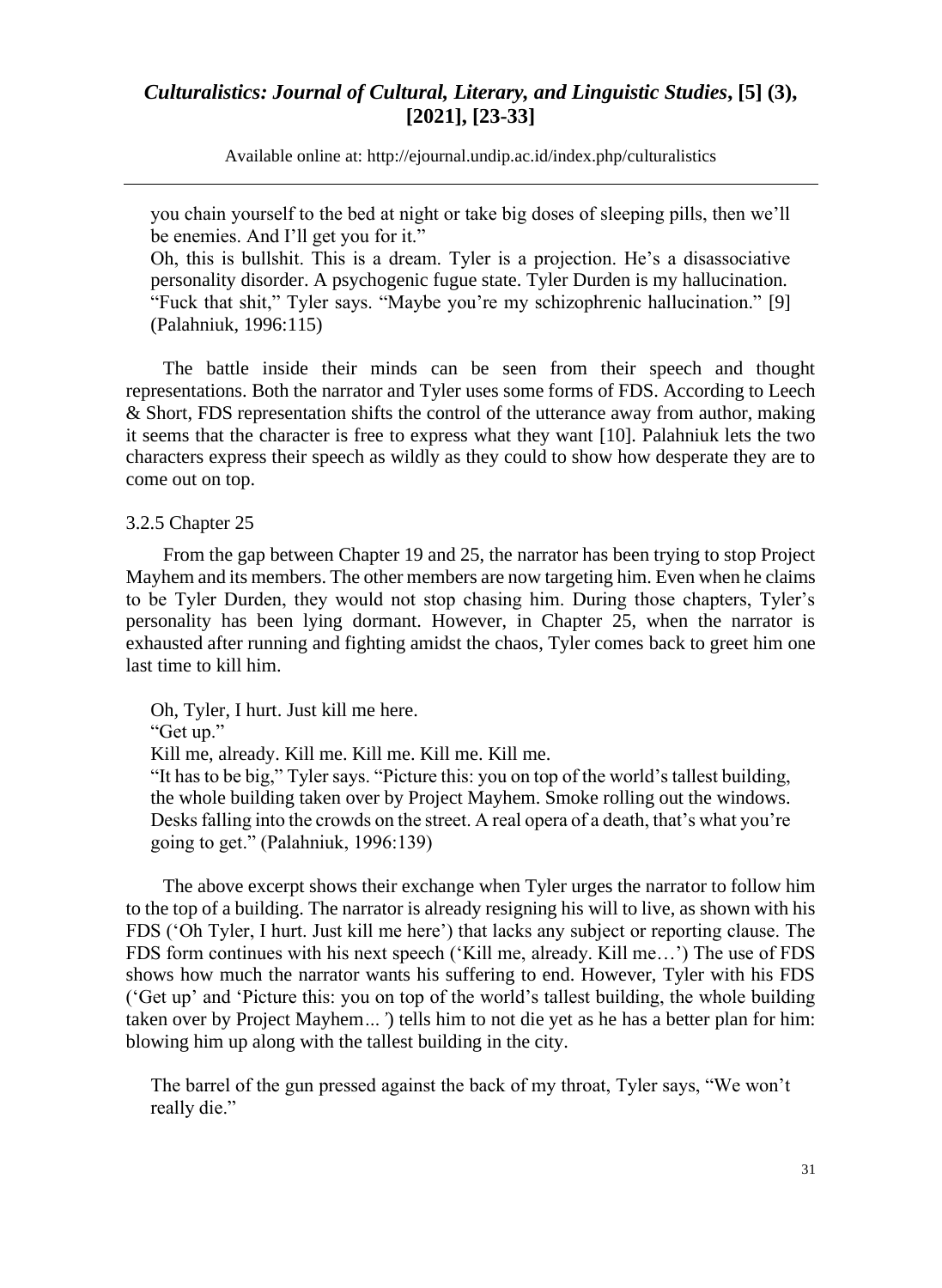Available online at: [http://ejournal.undip.ac.id/index.php/c](http://ejournal.undip.ac.id/index.php/)ulturalistics

To God, this looks like one man alone, holding a gun in his own mouth, but it's Tyler holding the gun, and it's my life [9] (Palahniuk, 1996:140)

The above excerpt shows Tyler's DS and the narrator's FDT as they talk at the building set to explode. Tyler's DS has subject ('Tyler'), reporting cue ('says'), and the utterance enclosed in quotation marks. This is actually Tyler's last speech in the novel, and he uses it to claim that even if he would die, Tyler will still win in destroying society through the damages he causes. Meanwhile, the narrator's thought laments powerlessly as he points the gun at himself. However, before Tyler can kill him, a crowd of people from the support groups the narrator attends tells the narrator not to kill himself. The narrator responds by telling them to go away.

I **yell**, go. Get out of here. This building is going to explode. I'm not killing myself, I **yell**. I'm killing Tyler. [9] (Palahniuk, 1996:140-141)

The above excerpt shows the narrator telling them to go away using FDS. It has subject ('I') and reporting cue ('yell'). The usage of 'yell' is rather surprising coming from the usually calm narrator, as it implies the narrator cares enough about their safety to tell warn them of the dangers of explosion. He also reassures them that he is not killing himself, but merely a destructive part of him. Eventually, the bomb timer is over, but there is no explosion because Tyler mixed the wrong chemicals in the bomb.

The barrel of the gun tucked in my surviving cheek, I **say**, Tyler, you mixed the nitro with paraffin, didn't you. Paraffin never works. I have to do this. [9] (Palahniuk, 1996:141)

The above excerpt shows the narrator FDS that tells Tyler he mixed the wrong materials. The FDS has subject ('I') and a reporting cue ('say') along with the unquoted utterance. This time, Tyler has no reply. With the nullified bomb and people to protect, the narrator finally has the courage to kill Tyler once and for all. His final FDT ('I have to do this') shows his clarity of mind as he pulls the gun trigger.

It should be noted that in the next chapter, even with the narrator in a hospital and Tyler seemingly killed for good, the narrator must live the rest of his life with the burden that his repressed destructive side caused. This might be a nod to how there is still no definite cure for split personality disorder yet [3].

#### **5. Conclusion**

From the previous chapters, it can be seen that the narrator's representation is dominated by thought representations and Tyler Durden's representation is mostly consisted of speech representations. Their contrasting speech and thought representation can be seen as a sign that they are actually two personalities occupying a single body. The